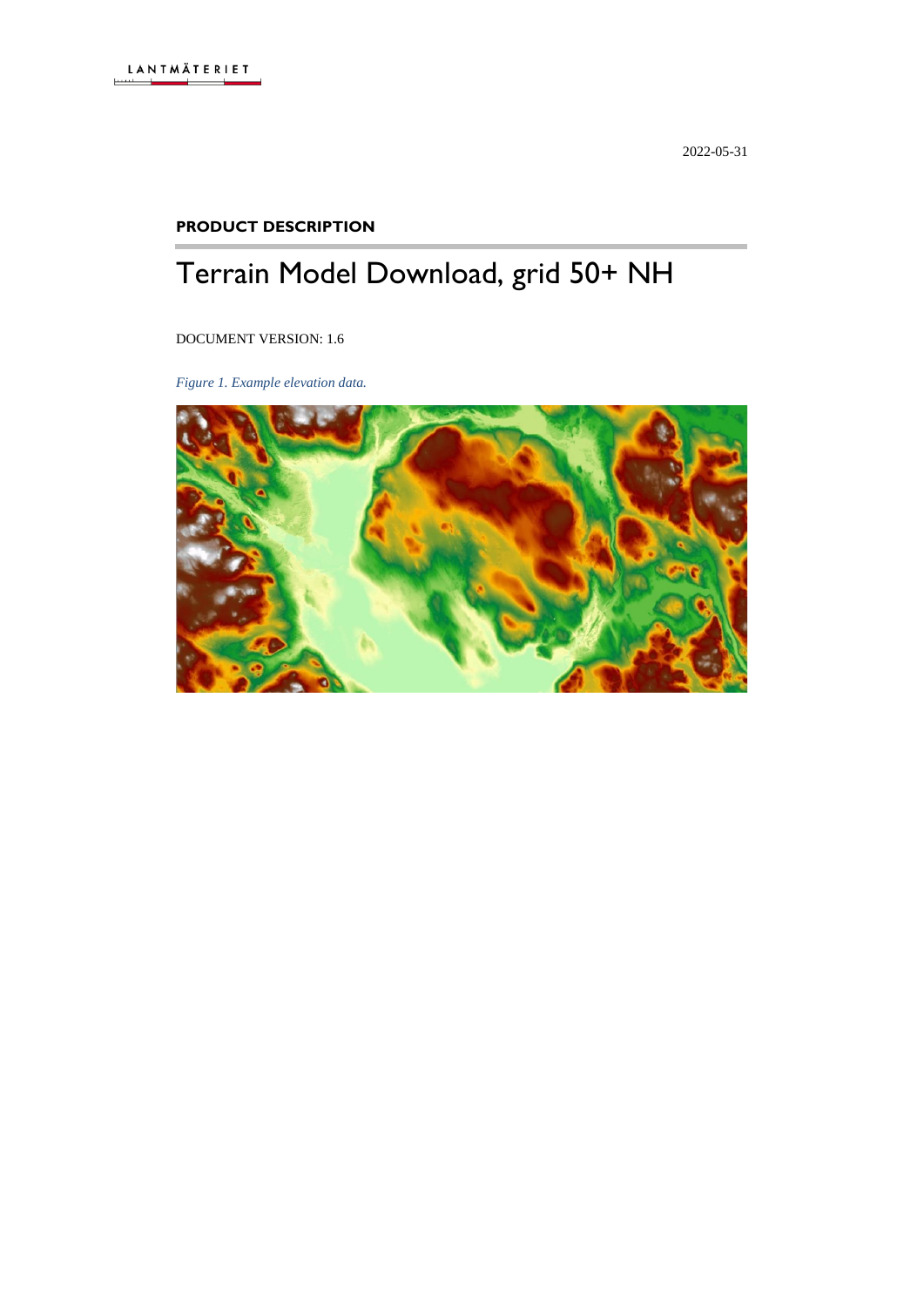# Table of contents

| 1 | <b>GENERAL DESCRIPTION</b>        | 3 |
|---|-----------------------------------|---|
|   | 1.1<br><b>CONTENTS</b>            | 3 |
|   | 1.2<br><b>GEOGRAPHIC COVERAGE</b> | 3 |
|   | 1.3<br><b>GEOGRAPHIC CUT-OUT</b>  | 3 |
|   | 1.4<br><b>COORDINATE SYSTEM</b>   | 3 |
| 2 | <b>QUALITY DESCRIPTION</b>        | 4 |
|   | PURPOSE AND UTILITY<br>2.1        | 4 |
|   | $2.2^{\circ}$<br>DATA CAPTURE     | 4 |
|   | Lineage<br>2.2.1                  | 4 |
|   | <b>MAINTENANCE</b><br>$2.3 -$     | 4 |
|   | Maintenance frequency<br>2.3.1    | 4 |
|   | DATA QUALITY<br>2.4               | 4 |
|   | Positional accuracy<br>2.4.1      | 4 |
|   | $2.5^{\circ}$<br><b>METADATA</b>  | 4 |
| 3 | <b>DATA ACCESS AND CONTENTS</b>   | 5 |
|   | 3.1<br>FORMAT                     | 5 |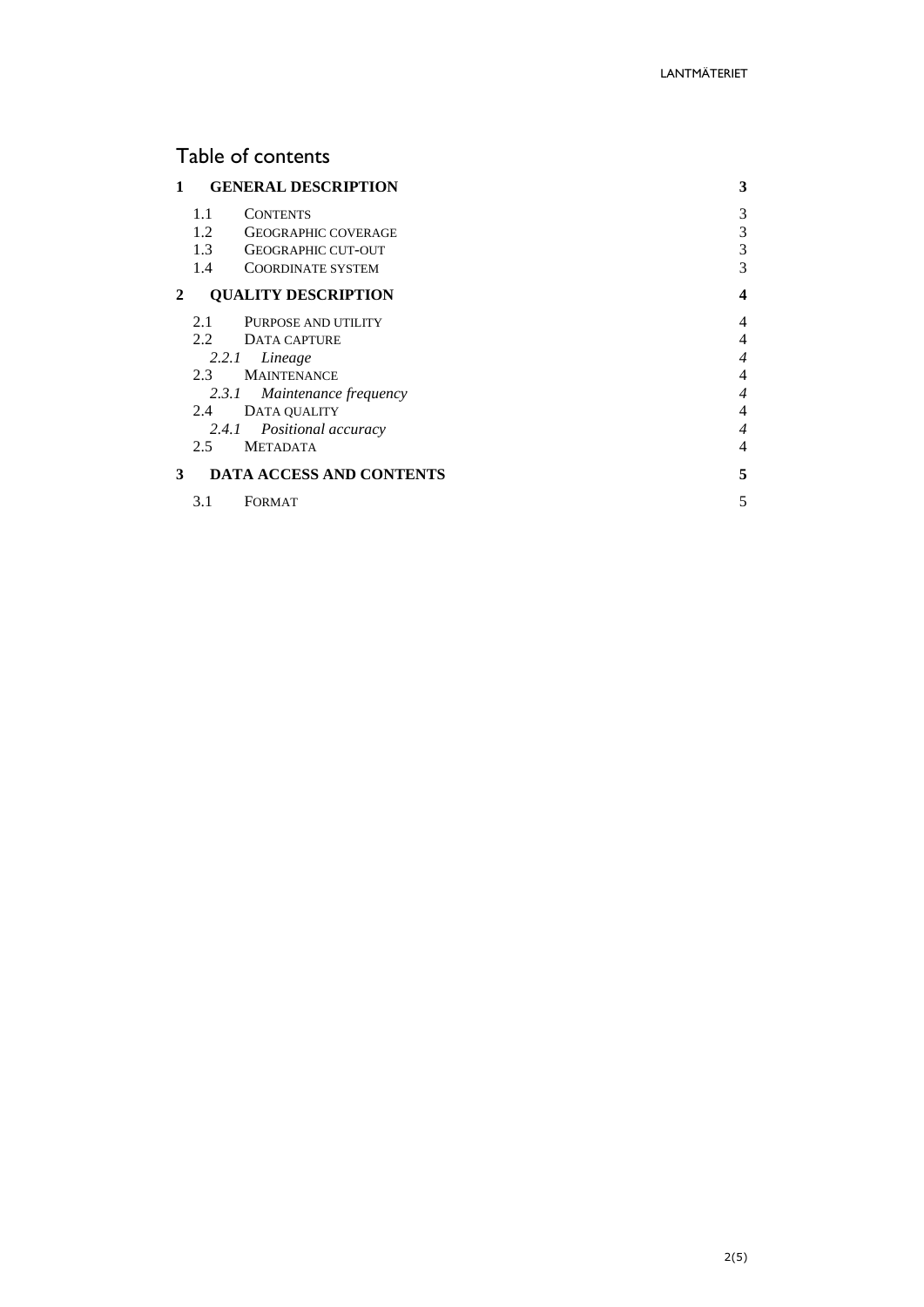# <span id="page-2-0"></span>**1 General description**

## <span id="page-2-1"></span>1.1 Contents

The product Terrain Model Download, grid 50+ NH consist of a terrain model (DTM) in grid form with a resolution of 50 metres.

## <span id="page-2-2"></span>1.2 Geographic coverage

Nationwide.

# <span id="page-2-3"></span>1.3 Geographic cut-out

The elevation data files are in index tiles of 100 x 100 m.

*Figure 2. Division into 100 x 100 km squares.*



<span id="page-2-4"></span>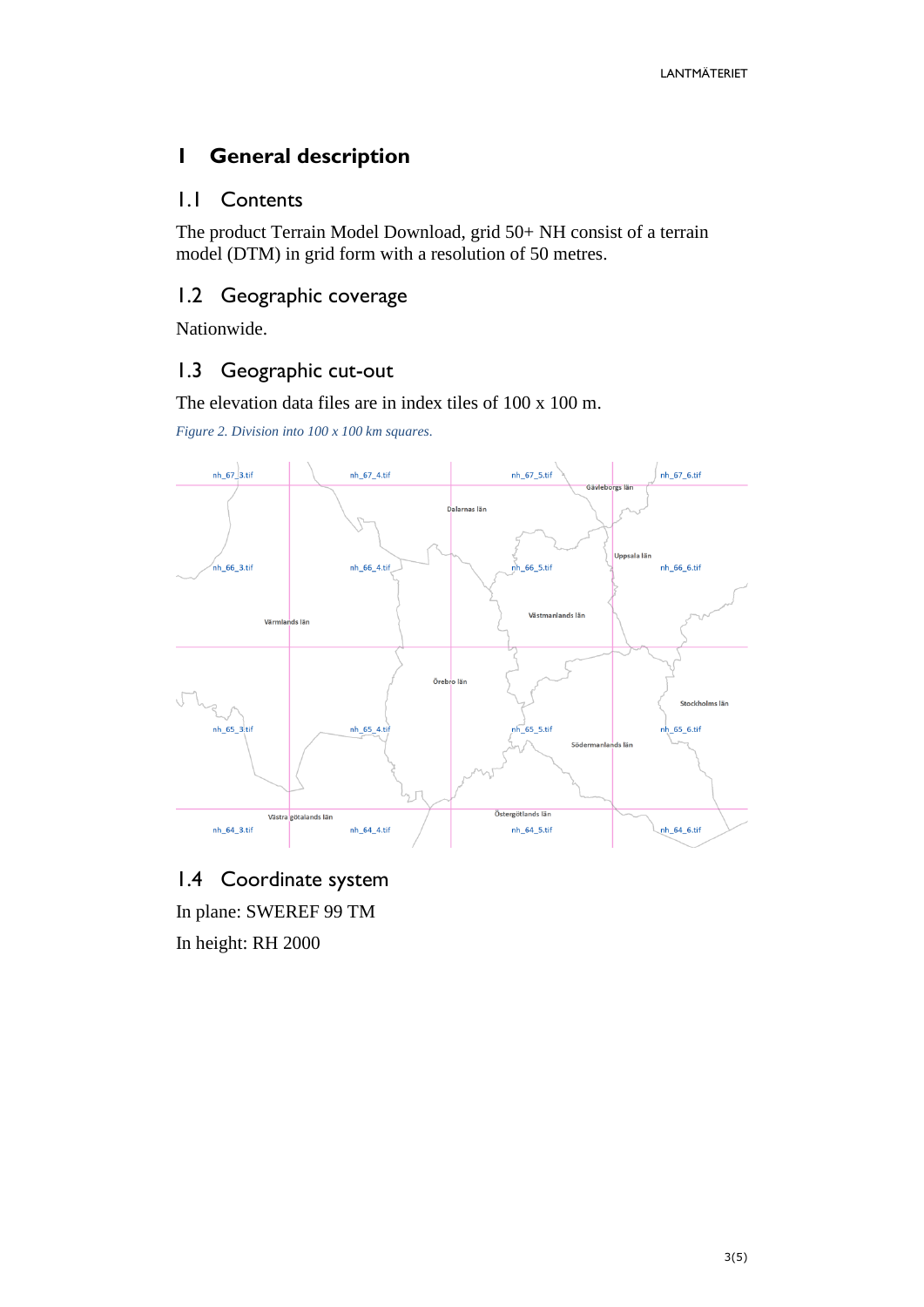# <span id="page-3-0"></span>**2 Quality description**

For detailed information about data capture, production and quality of data used to produce the 50 m grid, see the document *Quality Description of National Elevation Model*, available at website [Terrain Model Download, grid](https://www.lantmateriet.se/sv/Kartor-och-geografisk-information/Hojddata/GSD-Hojddata-grid-50-/)  [50+.](https://www.lantmateriet.se/sv/Kartor-och-geografisk-information/Hojddata/GSD-Hojddata-grid-50-/)

# <span id="page-3-1"></span>2.1 Purpose and utility

The product can be used for rough analysis and visualization.

## <span id="page-3-2"></span>2.2 Data capture

#### <span id="page-3-3"></span>**2.2.1 LINEAGE**

The product is based on the National Elevation Model with 1 m resolution. From the 1 m grid a 5 m grid is interpolated, then 10 m from 5 m, 20 m from 10 m and finally a 50 m grid. Bilinear interpolation is used for this interpolation. This chain of interpolations means that every height value is representative for a larger area than if the 50 m grid was produced by selecting heights directly from the 1 m grid.

## <span id="page-3-4"></span>2.3 Maintenance

The terrain model is updated through aerial image matching and with laser data.

#### <span id="page-3-5"></span>**2.3.1 MAINTENANCE FREQUENCY**

Terrain Model Download, grid 50+ NH is updated once a year with updates from the National Elevation Model.

#### <span id="page-3-6"></span>2.4 Data quality

#### <span id="page-3-7"></span>**2.4.1 POSITIONAL ACCURACY**

The horizontal standard error amounts to approximately 1 m in moderately hilly terrain. Maximum error can, however, be many times larger. The most significant decline is in very hilly terrain.

The chain of interpolations to produce the grid results in an equalizad landscape – high peaks becomes lower and deep valleys less deep.

#### <span id="page-3-8"></span>2.5 Metadata

Nationwide shape file with date of laser scanning.